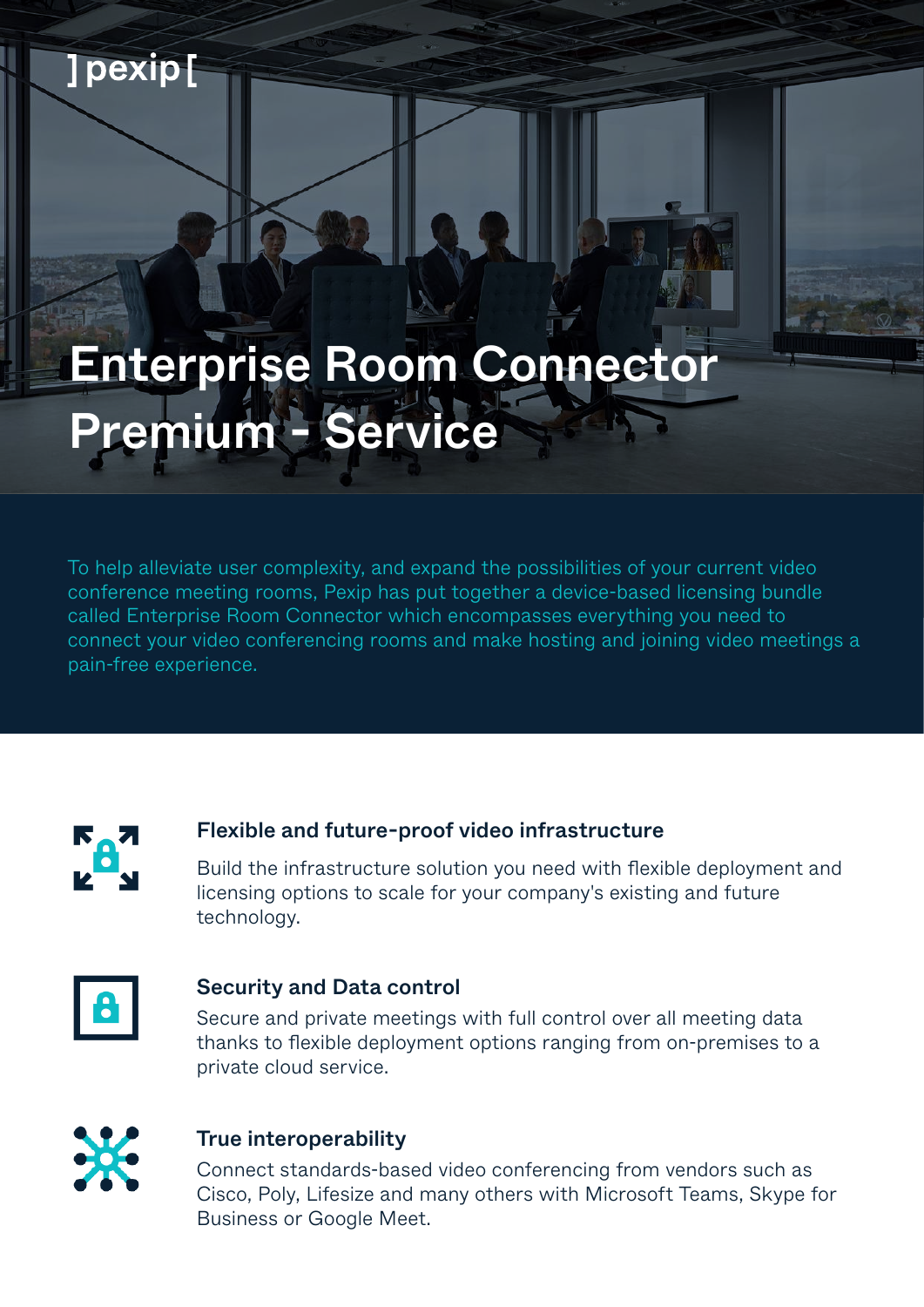# Features in Enterprise Room Connector Premium include:

- One-Touch Join
- Interoperability with Microsoft Teams or Google Meet
- Endpoint provisioning and management
- Custom branding
- Room Management
- Enhanced Room Management \*
- Insights
- Virtual Meeting Rooms
- Trusted devices / lobby bypass
- Bring your own carrier (BYOC)
- Full HD for CVI \*

#### One-Touch Join: Uniting the widest variety of meeting solutions

Pexip One-Touch Join creates a single, seamless joining workflow for any professional video meeting allowing you to simply walk into a meeting room, tap a button on the room system and join any scheduled video meeting, including meetings on Pexip, Microsoft Teams, Skype for Business, Google Meet, WebEx, BlueJeans, Zoom, and more.

### Interoperability with Microsoft Teams or Google Meet

Our Pexip for Microsoft and Pexip for Google Meet products allow you to seamlessly join Microsoft Teams, Skype for Business and Google Meet meetings. Pexip natively integrates with the Microsoft Teams and Google Meet workflows. Scheduling meetings from Teams, Outlook or Google Calendar automatically inserts video conferencing dial-in details.

#### Endpoint provisioning and management

Pexip is vendor agnostic and supports a wide range of standards-based video endpoints with support for both older and newer models. Standards-based devices including: Cisco, Polycom, Sony, Yealink, Avaya.

Registering your video conferencing equipment to the Pexip Service enables you to call other rooms (internal or external) directly without the need to deploy any additional video conferencing infrastructure or upgrade the existing infrastructure. Includes native call-control and automated phonebook management.